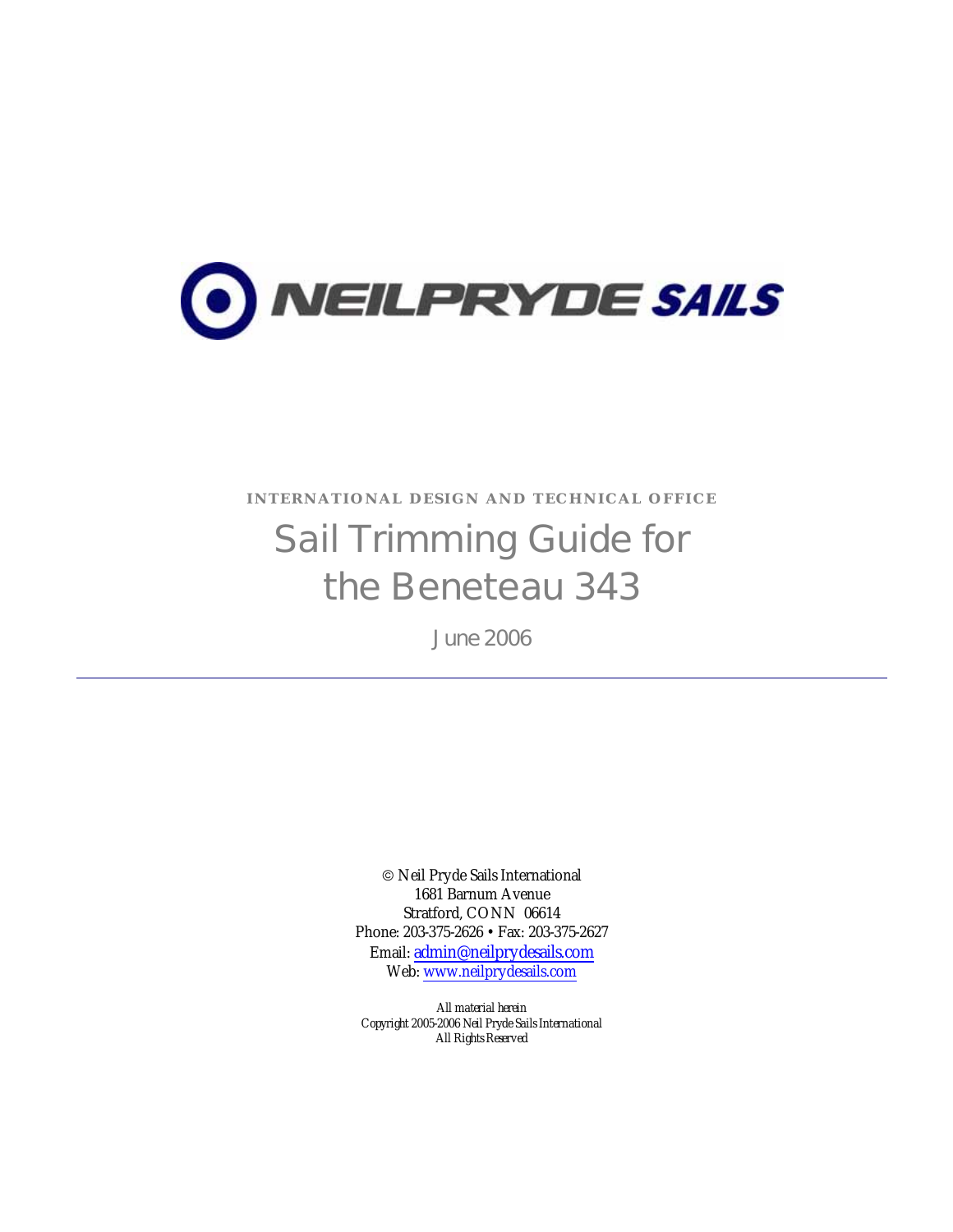## **HEADSAIL OVERVIEW:**

The Beneteau Oceanis 343 built in the USA and supplied with Neil Pryde Sails is equipped with a 140% headsail. The following features are built into this headsail:

- The size is optimized to sheet correctly to the factory track when fully deployed *and* when reefed.
- Neil Pryde Multi-Track Foam Luff System™, which allows for smooth and correctly shaped sails when reefed. *(See the Technical brief on our website for details on this system)*
- Reef 'buffer' patches are fitted at both head and tack, which are designed to distribute the loads on the sail when reefed.
- Reefing bands located on the starboard side of the tack buffer patch provide a visual mark for setting up pre-determined reefing locations.
- A telltale 'window' at the leading edge of the sail located about 18% of the luff length above the tack of the sail and is designed to allow the helmsperson to easily see the wind flowing around the leading edge of the sail when sailing upwind and closehauled. The tell-tales are red and green, so that one can quickly identify the leeward and weather telltales.
- Head and clew areas of the sail are engineered in a radial configuration that improves load distribution for a stronger, smoother corner.
- Two sets of draft stripes for quick sail shape/depth reference.

## **There are several points to consider:**

- We used the outer shroud where it intersects the deck at the aft side of the shroud as our 'zero' point in measuring the car location aft along the track. To ensure accuracy we suggest measuring both sides when determining the location of the cars.
- The aft end of the car has a button that is lifted up to disengage the pin that holds the car in place. When moving the car, always move the 'lazy' sheet, so that there is no load on the jib sheet or car when making adjustments. Lift the pin and slide the car forward or aft.
- There are evenly spaced holes on the genoa track fore and aft and on 100mm centers. The adjustment pin of the car will lock into these holes.

## **Why Mark The Lead Position:**



*Measuring aft from the shroud base*



*Example of marks located on deck and at front of a genoa car*

You will find that once the initial trim settings are made to the genoa lead (car) position (which is critical to good performance) the cars will not require much movement fore and aft for different conditions. However, as one reefs the headsail smaller and smaller, the sail moves forward and the clew elevates slightly as a result. This changing dynamic requires that we adjust the genoa lead position to ensure proper trim when sailing with this now smaller sail. In marking the location of the cars so that they coincide with the reefing marks at the tack of the genoa you will take the guesswork out of setting the leads when reefing. The lazy genoa car can quickly and easily be moved forward to the pre-marked location and then during a slow tack the genoa is reefed to the coinciding mark at the tack. The sail trim will be properly set on the new tack. When measuring the lead positions (as described below) we suggest that you mark the track at the forward edge of the genoa car. You can do this with permanent marker, tape or some sort of self-adhesive 'dots'. The marks should be on the deck as track mounted tape/marks can be rubbed off by the car.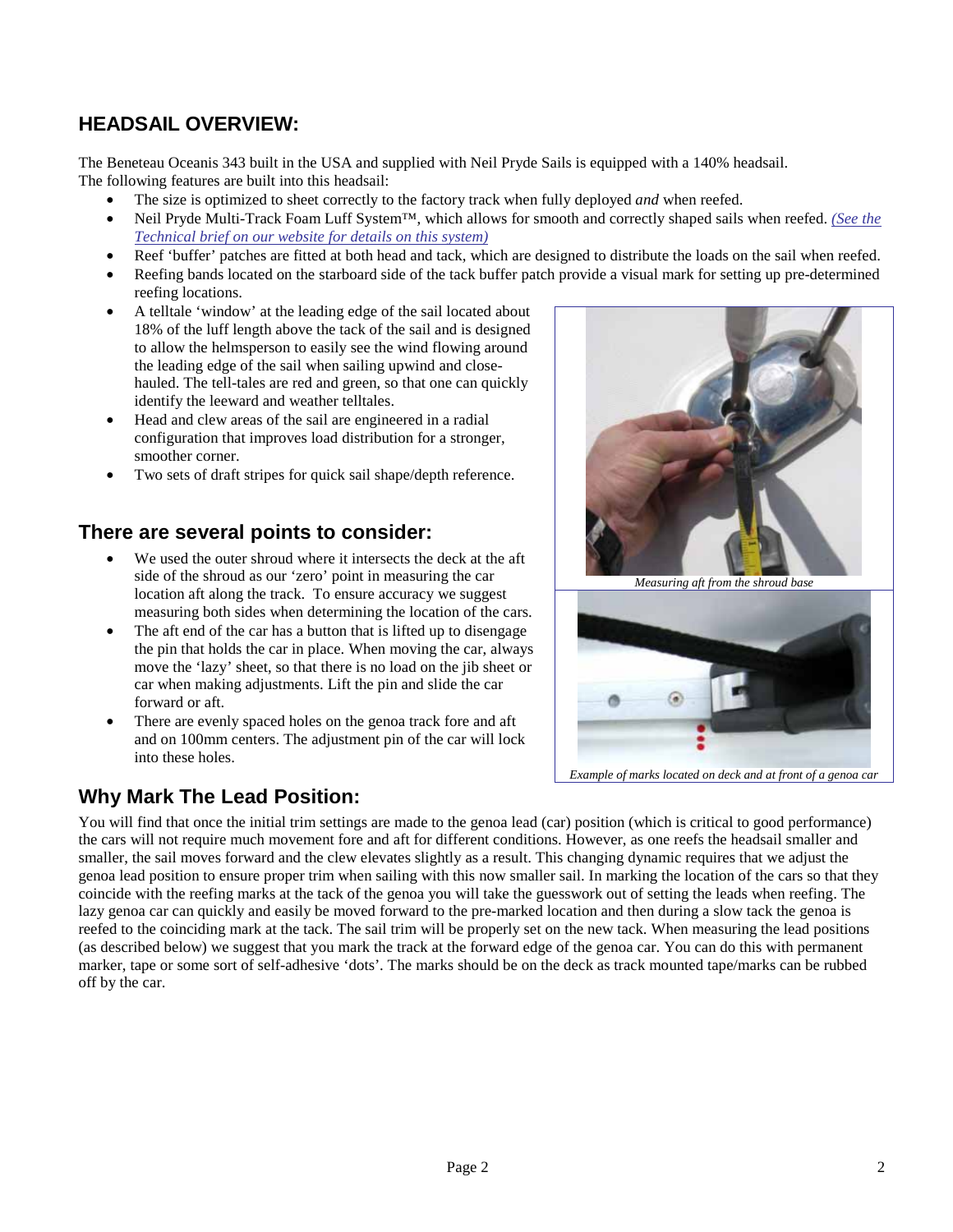## **MARKING THE LEAD POSTION:**

#### **Full Size:**

When your genoa is completely unfurled for sailing, the forward edge of the genoa car should be 7'-6-1/2" / 2298mm aft of the outer shroud. This will be your 'all-purpose' lead position.

- This will be appropriate for wind strengths of 7-12 knots true wind.
- Sailing in less than 7 knots of true wind move the lead position
- forward one hole making the genoa more powerful for these conditions.
- In more than 12 knots of wind, you may move the lead aft one hole (de-powering the sail slightly) or begin to consider reefing the headsail.
- The genoa should be sheeted so that there is sufficient tension on the sail to bring the leech to between 2"-6" / 50-150mm from the tip of the lower spreader and the sail should be between 3"-9" / 75-230mm outside the shroud base.

#### **First Reef Mark:**

With the genoa furled to the first 'reefing' mark just aft of the tack of the sail, the lead car should be moved forward until it is 5'-11" / 1803mm aft of the outer shroud.

The leech will be just aft of the spreader as shown below. Note that the sail is equidistance from the spreader and shroud base.

#### **Second Reef Mark:**

With the genoa furled to the second and deepest 'reefing' mark, the lead car should be moved forward until it is 4'-3" /1295mm aft of the outer shroud. Conditions that require this third reef will be quite windy and depending on your comfort level may be put in place anywhere from 16 knots on up. This position will keep the foot of the sail quite tight, flattening the shape for good breezy performance.



*Leech trim, closed hauled and with full size sail* 





*Sail at the 2nd reef mark and well inside the spreader*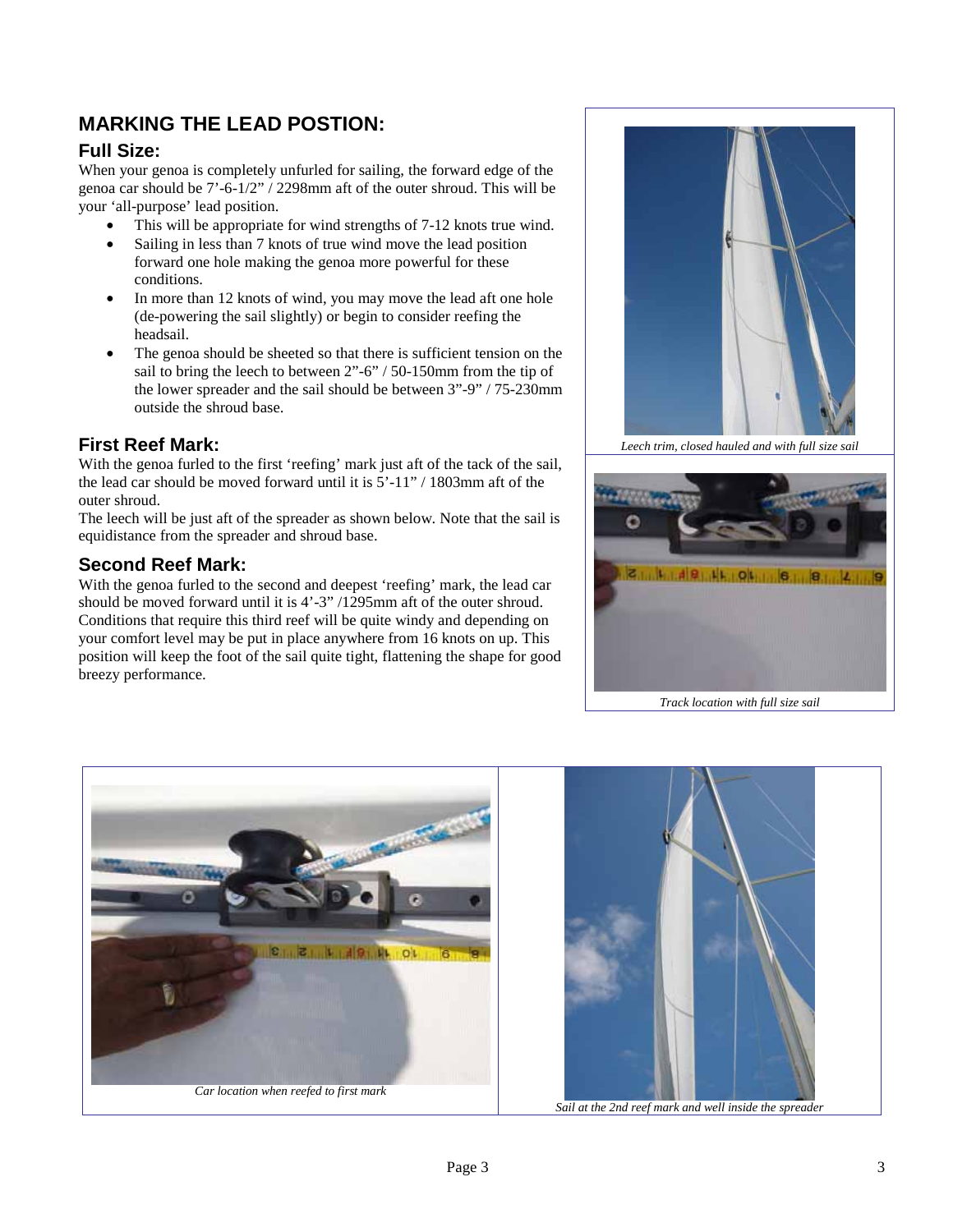#### **Genoa Notes:**

Generally, sail trim is a bit of science, a bit of feel and a bit common sense. As a basic rule, we like to say *that if it looks right, it probably is.* Your Neil Pryde sails are designed, tuned, and tested for each specific model and as such, you will be able to achieve proper trim using this guide.

Occasionally, you might find that the leech flutters a bit. If this happens, it's usually that the sheet tension is not tight enough (you need to winch the sail in a bit tighter). However, if the boat becomes over-powered (healing excessively), you should consider reefing the sail at this time. Assuming you have the leads in the right location and the sheet tension is correct, but the sail still has a bit of flutter, you should adjust the leechline to keep the leech from fluttering.

The first photo shows the leechline pocket opened to reveal the leechline, snubbing eyes, cleat and the 'tail' pocket. The snubbing eyes help to take the load from the line making cleating and un-cleating an easy task. The 'tail pocket is on the inside of the leechline cover and you can put the excess leechline tail into this pocket before closing the cover. To adjust, take up the line by pulling downward just above the eyelets, taking up the slack in the line just below the cleat. Pull the line until the flutter stops. Cleat the line and insert the tail into the pocket and close the flap.



*Leechline, cleat and 'tail' pocket*

#### **Reefing Notes:**

Reefing the mainsail, headsail or both in combination allows the skipper to keep the trim of the boat in a more upright mode. This is a safer, more comfortable and faster

way to sail in strong breezes. In addition, reefing the sails importantly affects the balance of the boat and can increase or decrease the amount of weather helm that develops at the wheel. The timing and sequence of reefing is up to the skipper of the boat to consider and will vary from skipper to skipper, as some conditions or preference in how the boat is sailed in reefing conditions are variable. With this in mind, the following points are general observations.

- 1. The 'balance' of helm is regulated through mast rake, fore and aft. This will be preset during the initial commissioning.
	- a. More mast rake aft will move the sailplan center of effort aft, in effect putting more loads on the sails aft of the keel. This will then in turn 'pivot' the boat around the keel, bringing the bow into the wind.
	- b. Mast rake forward and the opposite is true, the balance moves forward and the boat will gain neutral or lee helm.
- 2. Weather helm is desirable in all sailing yachts. It keeps the bow into the wind while sailing upwind and improves your VMG to weather.
	- a. In 10 to 12 knots of wind with the sails fully deployed we expect to have the helm just slightly above neutral or with a small amount of helm. This means in releasing the wheel, the boat will (depending on wind, sea conditions and boat trim) slowly come into the wind.
- 3. As you reef the sails, you are also going to affect the balance or center of effort on the sailplan.
	- a. Reefing the genoa will reduce the area of this sail and in turn moves the center of effort aft, increasing helm.
	- b. Reefing the mainsail first, will move the center of effort forward and decrease the weather helm.

With these points in mind, we generally recommend that both the mainsail and genoa be reefed in tandem at the first shortening of sail. This will ensure a balanced helm as the breeze initially builds. Though you may be somewhat underpowered initially, as sailors we find it safer to assume the wind will continue to build and it is always more prudent to reef earlier than later. Should the wind decrease, increasing the sail area is easily accomplished by deploying the genoa so it can be full sized again. Assuming the breeze continues to build into the twenties, it is important to have a sense of how much weather helm you have. If you find yourself fighting to keep the bow down (the boat continually wanting to come up hard into the wind) then you need to reduce the mainsail area either by furling the mainsail in-mast additionally or going to the second reef in the Classic mainsail. This will establish the balance back to the helm and also decrease the total net area, making the boat more upright and comfortable.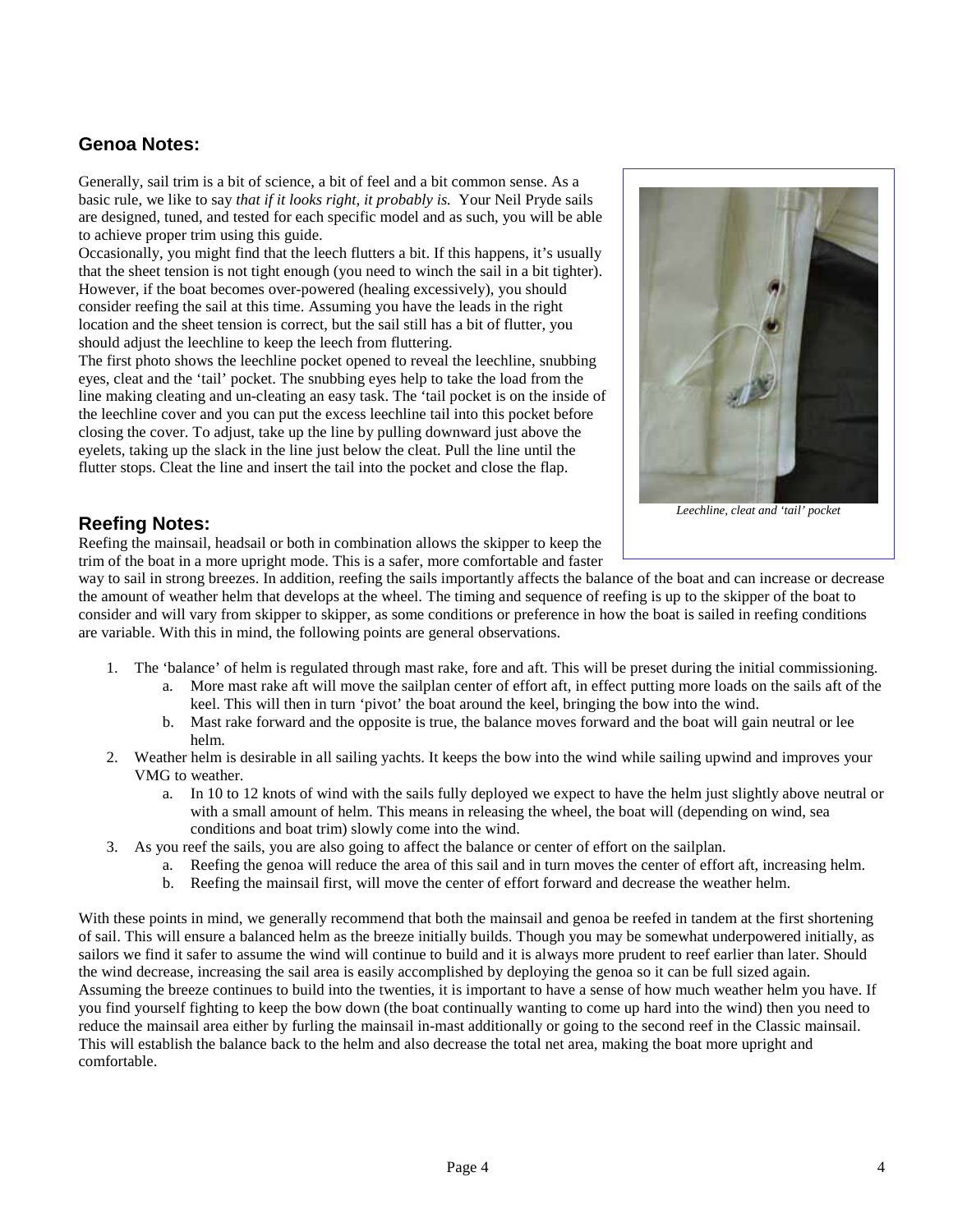## **MAINSAIL TRIM:**

The following points on mainsail trim apply both to the Furling and Classic mainsail, as the concepts are the same. Mainsail trim falls into two categories, upwind and downwind.

# *Upwind*

- 1. Upwind in up to about 8 knots true wind the traveler can be brought to weather of centerline. This ensures that the boom will be centerline and the leech of the sail in a powerful upwind mode.
- 2. Mainsheet tension should be tight enough to have the uppermost tell tail on the leech streaming aft about 50% of the time in the 7-12 true wind range. For those with furling mainsails the action of furling and unfurling the sail can play havoc with keeping the telltales on the sail and you may need to replace them from time to time. You will find that the upper tell tail will stall and fold over to the weather side of the sail about 50% of the time in this condition. However, if it is folding over to leeward, the mainsheet tension is too loose and it needs to be brought in tighter.
- 3. With the mainsheet tension set, the boom-vang should be tensioned until it is just snug.
- 4. In over 12 knots, the upper tell tail should be flowing almost all the time.
- 5. As the wind builds above the 12-knot range you will need to de-power the boat to keep her on her lines and to reduce weather helm. Let the traveler down in 3" increments until the boat balances. If the action of lowering the traveler to balance the helm causes the mainsail to backwind, this means it is time to furl the genoa to the first reefing mark.

# *Downwind*

- 1. With the boom-vang set as outlined above the mainsail will have close to the right trim for downwind sailing.
- 2. As soon as the sails are eased and sailing lower downwind angles (even as little as  $3<sup>0</sup>$ ) ease the traveler down in  $3<sup>n</sup>$ increments until the boat balances and drives well.
- 3. Bearing off  $12^0$  and deeper, the traveler should be all the way out and at this point start to ease the mainsheet. The leech tension should correct assuming the boom-vang was tightened as above. At this point all your telltales will be flowing aft.
- 4. With a battened mainsail (Classic), one normally keeps the top batten parallel to the boom while off the wind. Achieve this with the boom vang keeping the leech adjusted and the telltales flowing aft. Obviously, without the battens (furling mainsails) you will need to eyeball it. If the top batten or sail is falling off to leeward from this position, tighten the vang to bring it back in line with the boom.

With the leech trimmed this way, both tell tails should fly aft 95% of the time.